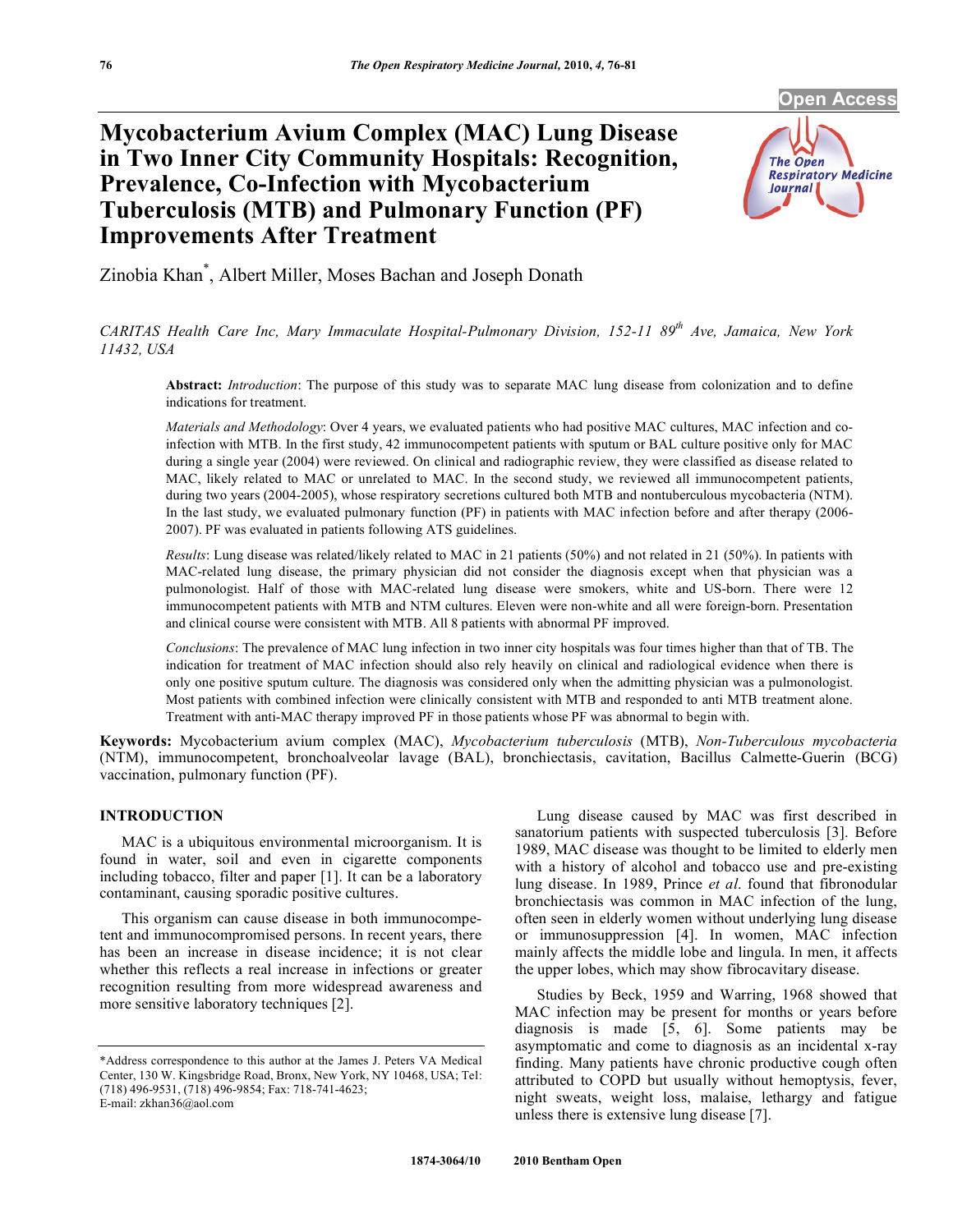Mycobacterium Tuberculosis (MTB) and Non-Tuberculous Mycobacteria (NTM) lung infection often resemble each other. We were unaware of how often these organisms co-exist in our institution.

 Physicians are often conflicted whether to treat patients with MAC since symptoms are often minimal or nonspecific and treatment is prolonged and associated with side effects. Many of these patients have abnormal pulmonary function (PF), which can precede or result from MAC infection. Expected improvements in PF would be an indication to treat.

 The purpose of our study is to evaluate the prevalence and nature of MAC infection, MAC co-infection with MTB and pulmonary function before and after treatment, in Mary Immaculate and Saint John's hospitals, two inner city hospitals, in Queens, New York. These hospitals served a diverse patient population including a majority of foreignborn, black, Asian and Hispanic patients. Most of these patients were generally on Medicaid or lacking insurances.

#### **MATERIALS AND METHODOLOGY**

 For the studies, we reviewed medical and mycobacteriology laboratory records, chest x-rays and/or computer tomography (CT) scans, Department of Health Registry and Pulmonary Function Laboratory data from 2004 to 2007. The initial purpose of the study was to assess the incidence and likelihood of diagnosis of MAC-related lung disease, in immunocompetent and in immunocompromised patients, in two inner city hospitals, and compare this incidence with that of tuberculosis and of co-infection. As an outgrowth of these efforts, we noted that pulmonary function was impaired in many patients and questioned whether treating MAC would improve function.

 For the first part of this study, all patients' whose respiratory secretions grew MAC during the year 2004 were evaluated. Immunocompromised patients and those who had active tuberculosis were excluded. Each case was classified as having lung disease (a) related, (b) likely related, or (c) unrelated to MAC infection. The patients were categorized based on the presence or absence of :(1) Clinical evidence of a chronic disease characterized by otherwise unexplained cough, sputum, weight loss and/ or fever; (2) otherwise unexplained radiographic findings including peripheral nodules with or without cavitation and bronchiectasis; (3) lack of response to standard respiratory antibiotics; (4) appropriate response to antibiotic regimen for MAC.

 For the second part of this study, we evaluated all immunocompetent patients whose respiratory secretions cultured positive for either or both MTB and NTM during 2004 and 2005.

 In the third part of this study, we reviewed the medical records of 10 patients who received standard MAC treatment, from 2006-2007. Nine patients completed at least 12 months of anti-MAC therapy and one patient who was unable to tolerate therapy completed 5 months. Treatment followed ATS guidelines [7]. Spirometry pre and post bronchodilator (BD) was obtained for all patients. Lung volumes and DLCO were obtained for 5 patients. Percent predicted values for FEV1 and FVC were used to monitor changes. The largest values for FEV1, FVC and FEV1/FVC

either pre or post BD were used. Miller's predicted values were used [8, 9]. The student's t-test was used for statistical analysis.

# **RESULTS**

 For the first study, at least one respiratory culture was positive for MAC in 89 patients. Ten cases were excluded because of insufficient clinical information. Another 32 patients were immunocompromised due to malignant disease, HIV positivity (29), or treatment with steroids or cytostatic drugs. Another 5 patients were excluded for coexisting active pulmonary tuberculosis. The remaining 42 patients were the subjects of detailed clinical-radiological review. Fig. (**1**) summarizes these results.

 Thirteen patients (31%) had disease related to MAC based on typical clinical and radiographic features: bronchiectasis in 2 patients, cavitary disease in 1 patient, nodules in 3 patients and diffuse densities in 3 patients; 4 patients had a combination of bronchiectasis, infiltrate and nodules. Sex distribution was almost equal; age ranged from 48 to 77 years. In this group, 77% had pre-existing lung disease and 46% smoked. 2 patients had only one MAC positive sputum; one had only 1 sample sent while the other had 2 samples sent. The possibility of MAC related lung disease was never considered by the primary attending physician except when that physician was a pulmonologist; pulmonary or Infectious Disease consultation was not sought. Three of the 13 patients, whose private medical doctor (PMD) were pulmonologists, diagnosis were confirmed with response to appropriate anti-MAC treatment started on admission. Three patients were treated, in the pulmonary clinics after discharge. Six patients were followup at other institutions/offices and one patient die before treatment with anti-MAC was started. These 7 patients had consistent clinical and radiographic findings for MAC lung disease. All patients had monthly sputum culture for MAC while on treatment. Figs. (**2**, **3**) shows the CT scans of two of the patients who had lung disease related to MAC.

 There were eight (8) patients (19%) who had lung abnormalities likely related to MAC. Confirmation could not be obtained since these patients were lost to long-term follow up. Of these, 4 patients had only one sputum MAC positive (only one sputum sample was sent for all 4 patients).

# **LUNG DISEASE NOT RELATED TO MAC (21 PATIENTS)**

 Twenty-one patients (50%) who had one or more cultures positive for MAC had a lung disease clearly not related to MAC. Most of these patients were admitted for typical clinical and radiographic findings of community acquired pneumonia that resolved rapidly. In this group, 10 patients had only one sputum MAC positive (3 patients had 1 of 3 sputum samples and 7 had only one sputum sample sent). One patient had 5 sputum samples positive for MAC.

 For the second study, on co-infection with MTB, thirtyone (31) patients were positive for MTB alone of whom 11 were immunocompetent; 92 immunocompetent patients were positive for MAC alone. Eighteen (18) patients were positive for both MTB and NTM, 12 of whom were immunocompetent. Eight of these twelve patients were positive for MTB and MAC. The other four patients were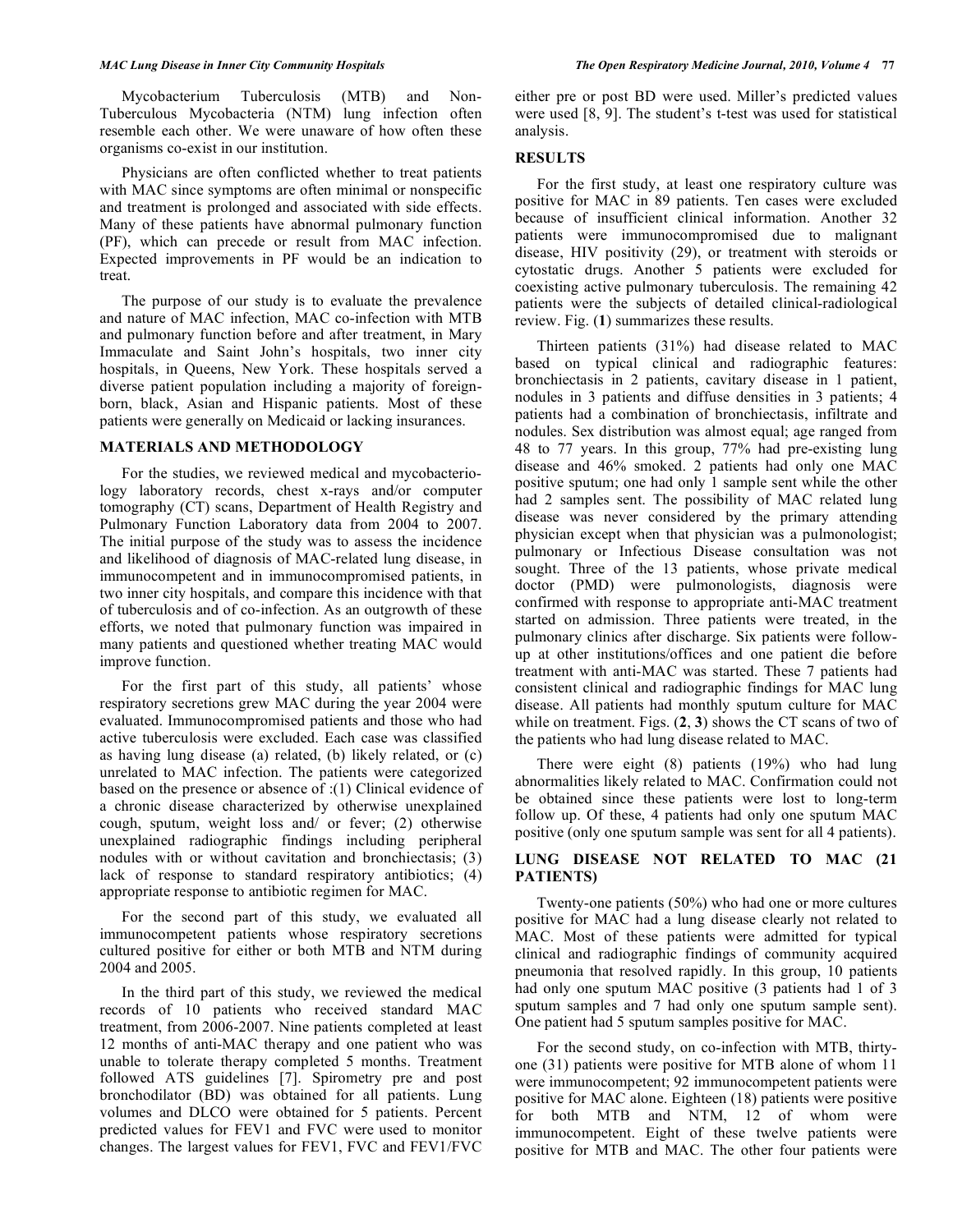

**Fig. (1).** Summary of immune states and MAC presentation. MAC- Mycobacterium Avium Complex, BAL-Bronchoalveolar Lavage, TBtuberculosis.

positive for MTB and other non NTM. Of the twelve dualinfected patients, age range was 20-68 years. Eight were men, 8 were smokers and 8 patients did not have any previous diseases. Their length of hospital stay varied from 6 to 50 days. Eleven were non- white and all patients were foreign born. Their presentation and clinical course were consistent with MTB. Four patients had consolidated lobes or segments. Ten patients were treated for MTB alone, one was treated for MTB and MAC. Nine of them improved over 6 months, 1 was lost to follow-up and 2 patients died of unrelated causes.

 For the PF study (see Table **1**). seven of the ten patients were men, six were ex-smokers and four were lifetime nonsmokers. Their age range was 49 to 81 years old and BMI range 21 to 29. At the time of post-treatment PFTs the patients had negative sputum cultures for MAC. All the patients were followed for negative cultures on a monthly basis. For FEV1, 9 patients had increases from 2 to 17% or no change; 1 patient had a decrease of 9%. For FVC, 7 patients had increases from 4 to 17%, 3 had a decrease from 3 to 11%. For FEV1/FVC, 7 patients had increases from 5 to 13% or no change, 3 had a decrease, 1% to 3%; included in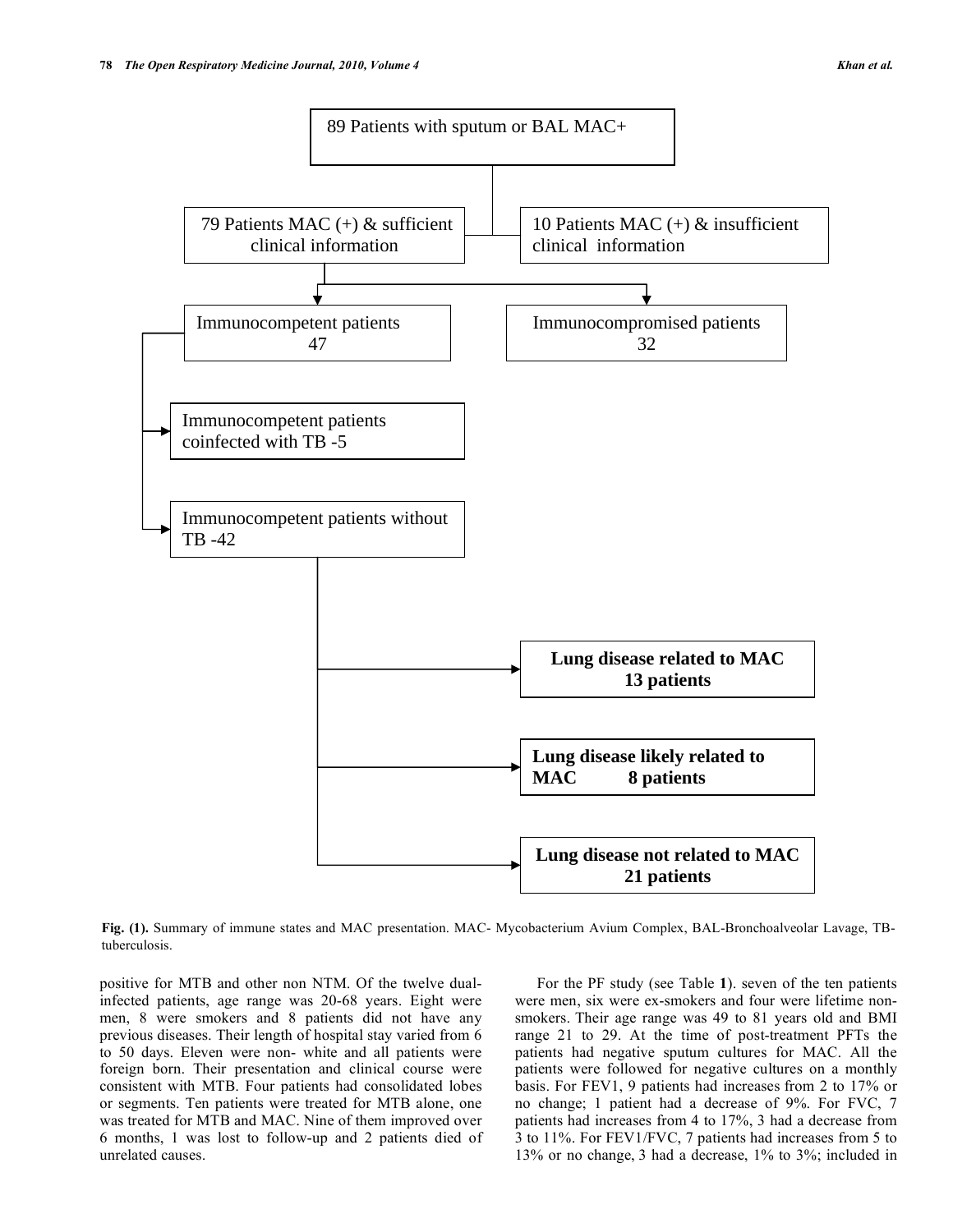these three was the patient who did not complete therapy. For 3 patients, DLCO increased by 4% to 27% (mean change, 16%) and in 2 patients it decreased by 5% and 8%, (mean change, 7%). TLC increased in all 5 patients tested, by 3% to 9%. In 3 patients, FRC% decreased by 9%, 21% and 25% (mean change, 18%) and in 2 patients it increased by 4% and 31% (mean change, 18%).



**Fig. (2).** Computer tomography scan of chest from an 84-year-old woman with one-year history of cough and dyspnea. Note multiple peripheral nodules and an ill-defined pleural-based density in the superior segment of the right lower lobe and several small nodules in the periphery of the left lower lobe.



**Fig. (3).** Computer tomography scan of chest from a 75-year-old woman with two-year history of productive cough. Note multiple bilateral nodules.

 Eight (8) patients had abnormal PF to begin with and these had mean increases (percent predicted values) and p values as follows: FEV1 of 10.29±4.72, 0.001; FVC of 10.86±5.34, 0.09 and FEV1/FVC of7.67 ±3.50, 0.42. Two (2) patients had normal PF and these had minimal change in FEV1, FVC and FEV1/FVC.

## **DISCUSSION**

 We found that MAC lung infection was more prevalent in our institution, consisting of two inner city community hospitals, than we had believed [10]. Until these studies, we thought that MAC lung disease was less frequent than pulmonary tuberculosis. This was believed because the results of MAC positive cultures were only made available to the patient's PMD and since only the PMD was informed of MAC, he/she was likely to ignore/consider this unimportant unless the PMD was a pulmonolgist If the

primary physician was a pulmonologist the pulmonary department was informed about the results. On the other hand, in the case of positive results for MTB the pulmonary department was informed regardless of PMD. During the one year period constituting the first study, there were 15 confirmed cases of active pulmonary tuberculosis, 5 of them in immunocompetent patients; it was a surprise to us to find 21 cases of likely MAC lung infection in nonimmunocompromised persons during the same twelve months. This incidence is about 4 times greater than the incidence of tuberculosis. Moreover, the true incidence may be underestimated, as a significant number of patients with active MAC do not have sputa sent for AFB because of low clinical suspicion and lack of pulmonary consultation. We can only speculate whether these observations can be extrapolated to previous years. We believe our findings apply to other hospitals with similar patient mix; many of our patients present to or attend clinics at a number of hospitals in the borough of Queens.

 We believe it is important to note that if a pulmonologist was not directly involved in the patient's care, the possibility of MAC lung disease was not considered The nonpulmonologist PMDs were treating the patients for pneumonia. The pulmonary/infectious disease departments were not initially involved. If the patients were referred by the non-pulmonologist PMDs to the institution pulmonary clinic or private pulmonologist the diagnosis of MAC infection was made. This observation points to the need to educate internists and family physicians about this increasingly diagnosed disease that is capable of causing permanent lung damage and even fatality when untreated. With greater awareness, sputa will be evaluated for AFB and pulmonary consultation called to patients with clinical or radiographic abnormalities consistent with MAC. It has been known that MAC lung infection should be considered in middle- aged and elderly patients, especially those with preexisting lung disease [5]. Emphasis on ethnic or national origin (white, U.S.-born) and smoking status appears less important than formerly thought. The findings that half of our patients were white and U.S. born is nevertheless noteworthy because our hospitals serve a diverse patient population including a majority of foreign-born, black, Asian and Hispanic patients.

 Reasons to explain the prevalence of MAC disease in immunocompetent individuals may include reduced immunity to mycobacteria in the population because of the reduced prevalence of MTB infection and Bacillus Calmette-Guerin (BCG) vaccination and greater exposure to nontuberculous mycobacteria, primarily MAC, due to changes in personal hygiene habits from bathing to showering [11, 12]. MAC is present in tap water and becomes aerosolized by showerheads. We have no information about BCG vaccinations or whether our patients showered instead of taking baths; use of hot tubs or gardening, which may be risk factors for MAC infection, were unlikely in this population. There is no documentation in the literature of human-to-human transmission of MAC lung disease. It is believed that all cases result from environmental exposure. Smoking was a risk factor, possibly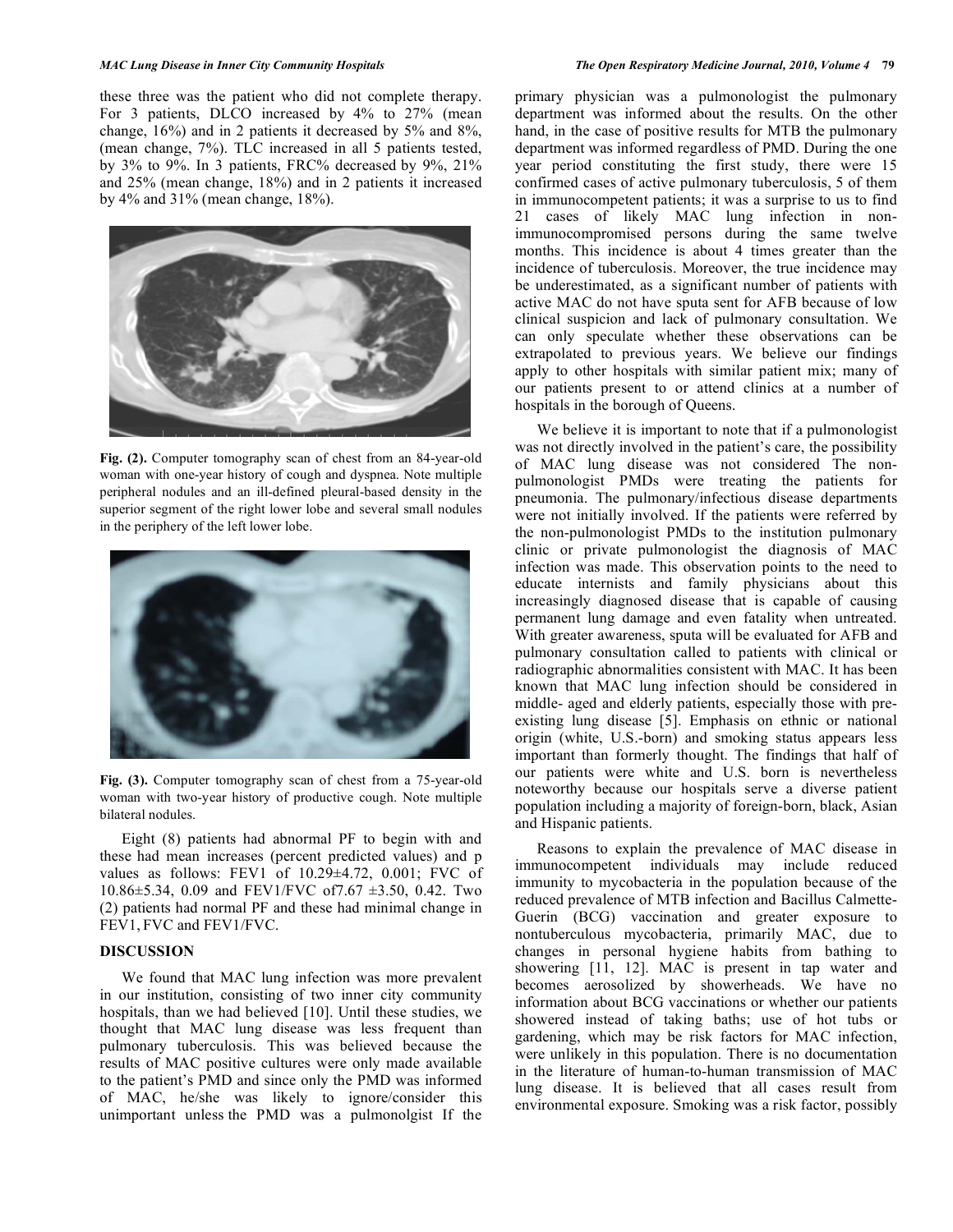|                | Table 1. PFTs Before and After Anti-MAC Treatment |        |                |                           |                |          |                 |            |                |            |                |                 |                |
|----------------|---------------------------------------------------|--------|----------------|---------------------------|----------------|----------|-----------------|------------|----------------|------------|----------------|-----------------|----------------|
|                | $\mathbf{R} \mathbf{X}$                           | FEV1   |                | $\ensuremath{\text{FVC}}$ |                | FEV1/FVC |                 | <b>TLC</b> |                | <b>FRC</b> |                | D <sub>LO</sub> |                |
| Pt             |                                                   | $%$ pd | $\pmb{\Delta}$ | $%$ pd                    | $\pmb{\Delta}$ | $%$ pd   | $\pmb{\Delta}$  | $%$ pd     | $\pmb{\Delta}$ | $%$ pd     | $\pmb{\Delta}$ | $%$ pd          | $\Delta$       |
| $\mathbf{1}$   | post                                              | 70     | 13             | 80                        | $\overline{4}$ | 77       | 11              | 106        | $\mathfrak{Z}$ | 134        | $-21$          | 71              | $\overline{4}$ |
|                | pre                                               | 59     |                | 76                        |                | 66       |                 | 103        |                | 155        |                | 67              |                |
| 2              | post                                              | 75     | 13             | 86                        | 8              | 71       | $\overline{7}$  | 109        | 6              | 142        | $-25$          | 100             | 16             |
|                | pre                                               | 62     |                | 78                        |                | 64       |                 | 103        |                | 167        |                | 84              |                |
| $\mathfrak{Z}$ | post                                              | 87     | 17             | 100                       | 15             | 74       | 5               | 132        | 5              | 139        | $-9$           | 106             | 27             |
|                | pre                                               | 70     |                | 85                        |                | 69       |                 | 127        |                | 148        |                | 79              |                |
| $\overline{4}$ | post                                              | 36     | 11             | 75                        | 16             | $3\,8$   | $5\overline{)}$ |            |                |            |                |                 |                |
|                | pre                                               | $25\,$ |                | 59                        |                | 33       |                 |            |                |            |                |                 |                |
| 5              | post                                              | 62     | 6              | 79                        | 5              | 64       | 5               |            |                |            |                |                 |                |
|                | pre                                               | 56     |                | 74                        |                | 59       |                 |            |                |            |                |                 |                |
|                |                                                   |        |                |                           |                |          |                 |            |                |            |                |                 |                |
| 6              | post                                              | 79     | $\overline{9}$ | 105                       | 17             | 64       | $-3$            |            |                |            |                |                 |                |
|                | pre                                               | 70     |                | 88                        |                | 67       |                 |            |                |            |                |                 |                |
|                |                                                   |        |                |                           |                |          |                 |            |                |            |                |                 |                |

7 | post | 88 | 2 | 77 | -5 | 84 | -1

8 | post | 79 | -9 | 90 | -11 | 67 | 0

10.29 10.86 7.67

 $\begin{array}{|c|c|c|c|c|c|c|c|c|} \hline \text{SD} & 4.72 & 5.34 & 3.50 \\ \hline \end{array}$ p 0.001 0.09 0.42

pre 86 82 82

pre 88 101 67

Mean, SD, p values reported for increases in patients with abnormal PFTs.

Mean  $\uparrow$ 

Pt = Patient number,  $RX = Anti-MAC$  therapy, Post = Post treatment, Pre = Pre-treatmenr, %pd = Percent predicted,  $\Delta$  = Change from pre and post values,  $\uparrow$  = Increase, SD = Standard deviation,  $p =$  Probability.

9 post | 66 | 0 | 74 | 3 | 85 | 13 | 85 | 9 | 92 | 31 | 84 | -5

10 | post | 51 | 3 | 77 | 11 | 56 | -1 | 144 | 4 | 184 | 4 | 42 | -8

pre 66 77 7 73 73 73 61 89

pre 48 66 57 1 140 180 50

making the patient more susceptible to infection because of impairment of bronchial clearance mechanisms, underlying lung damage from smoking or the cigarettes serving as a source of MAC.

 The 2007 ATS guidelines, as their predecessors, discuss who should be treated for MAC lung disease [7]. The basic

requirement is at least 2 positive sputum cultures since a single positive sputum culture may result from environmental contamination. In our experience, however, strict application of this guideline is misleading as two of our patients had only one sputum culture positive for MAC but the clinical presentation and radiographic changes strongly